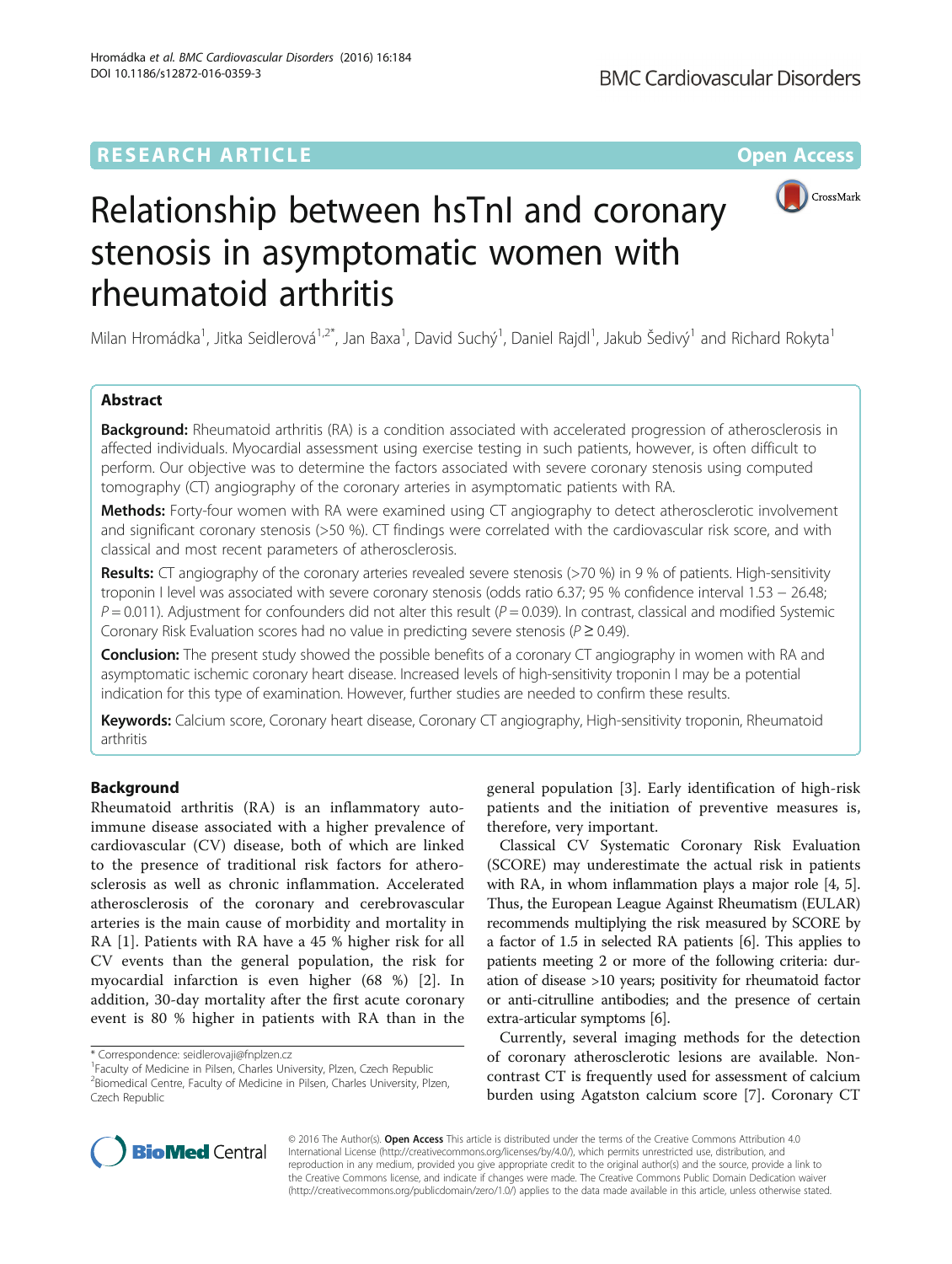angiography (cCTA) is, at present, used routinely in the diagnosis of coronary heart disease (CHD). This non-invasive method has high accuracy in detection of coronary stenosis and particularly predictive value in patients with negative findings [\[8](#page-6-0)–[10](#page-6-0)].

The aim of the present study was to detect the following in asymptomatic patients with RA: the prevalence of significant coronary stenosis measured by cCTA; how coronary atherosclerosis diagnosed by CT examination correlates with classical or modified cardiovascular SCORE systems; and the predictive value of biomarkers in assessing the severity of coronary stenosis.

#### Methods

#### Study design

The prospectively designed single centre study included patients with RA who were at least 1 year on biological treatment observed in specialized outpatient clinic for rheumatological diseases during March and December 2013. Exclusion criteria were: 1) no other CV disease apart from arterial hypertension; 2) negative family medical history for diseases of the CV system; 3) current smoking; 4) symptoms suggesting the possibility of CHD; 5) contraindication to iodine contrast agent administration (allergy on iodine contrast agent and severe renal insufficiency). As RA is 3 times more frequent in women than in men, in those subjects eligible for this study, were only 2 men. To achieve higher homogeneity of our study we decide not to include them into present analysis. We further not included 1 patient because of allergy to iodine, 2 other women refused to participate.

All included patients were referred to cCTA and to take blood samples for laboratory assessment. Basic medical data, including co-morbidities, medications used, resting blood pressure, heart rate, height and weight were collected. Body mass index was calculated as body weight (kg)/height $^2$  (m<sup>2</sup>). The stage of RA and the diagnosis of arterial hypertension, diabetes mellitus and dyslipidaemia were identified from medical documentation. The dose of corticosteroids used was recalculated as the equivalent dose of prednisone.

The CV SCORE (SCORE) and modified SCORE (mSCORE) were calculated in accordance with previously published recommendations [\[4](#page-6-0), [6](#page-6-0)]. The CV SCORE takes into account patient's sex, age, smoking status, systolic blood pressure and concentration of total cholesterol. Resulting number represents individual 10 year risk for fatal CV event. Modified SCORE multiplies the risk measured by SCORE by a factor of 1.5 in selected RA patients [\[6](#page-6-0)].

The Ethical Committee at the Faculty Hospital in Pilsen validated the study protocol, and all patients provided written informed consent. The study conformed to

the provisions of the World Medical Association's Declaration of Helsinki.

#### Laboratory assessment

Standard biochemical parameters were assessed in the laboratory at the Faculty Hospital in Pilsen. The estimated glomerular filtration rate (eGFR) was calculated using the Modification of Diet in Renal Disease (MDRD) formula. Albuminuria is expressed as a urinary albuminto-creatinine ratio (ACR). High-sensitivity cardiac troponin I (hsTnI) was measured using the Architect i2000 platform with STAT High Sensitive Troponin-I assay (Abbott Diagnostics, USA) (limit of quantification 4– 10 ng/l, 10 % coefficient of variation 4.7 ng/l, 99th percentile 26.2 ng/l, percentage of measurable values in healthy population >80 %). Plasma levels of osteoprotegerin were measured using multiplex immunoanalyses based on xMAP<sup>®</sup> technology, commercially available kits MILLIPLEX MAP Human Bone Panel 1A magnetic (Merck-Millipore Corporation, USA) and the MAGPIX instrument (Luminex Corporation, USA). xMAP® technology and the MAGPIX system uses color-coded magnetic microspheres coated by antibodies to perform quantitative sandwich immunoanalysis of proteins in a variety of sample matrices.

#### CT examination

Scanning parameters CT examinations were performed using a secondgeneration dual-source CT device (SOMATOM Definition Flash, Siemens HealthCare, Forchheim, Germany). Initially, a non-contrast scan for calcium scoring quantification was performed. Cardiac CTA was monitored by retrospective electrocardiographic gating (128 × 0.6 mm; rotation 280 ms; adaptive pitch factor 0.2 − 0.4; optimized setting of tube voltage and tube current using CareDose and CarekV). Fifty millilitres of iodine contrast agent (400 mgI/l) was administered at a rate of 6 ml/s.

#### Image analysis

Assessment of the examinations was performed in consensus by 2 radiologists experienced in CT heart examination (20 and 10 years, respectively). Calcium score was calculated using a dedicated Syngo. CaScoring application (Siemens Healthcare, Forchheim, Germany). The total calcium score, without differentiation of individual coronary arteries, was used for the analysis.

Coronary arteries were assessed according to the degree of luminal stenosis (mild: 10 % − 40 %; moderate: 40 % − 70 % and severe: >70 %). The significance of the degree of stenosis was assessed for each patient, and the characteristics of plaques were assessed according to individual segments [[11\]](#page-6-0).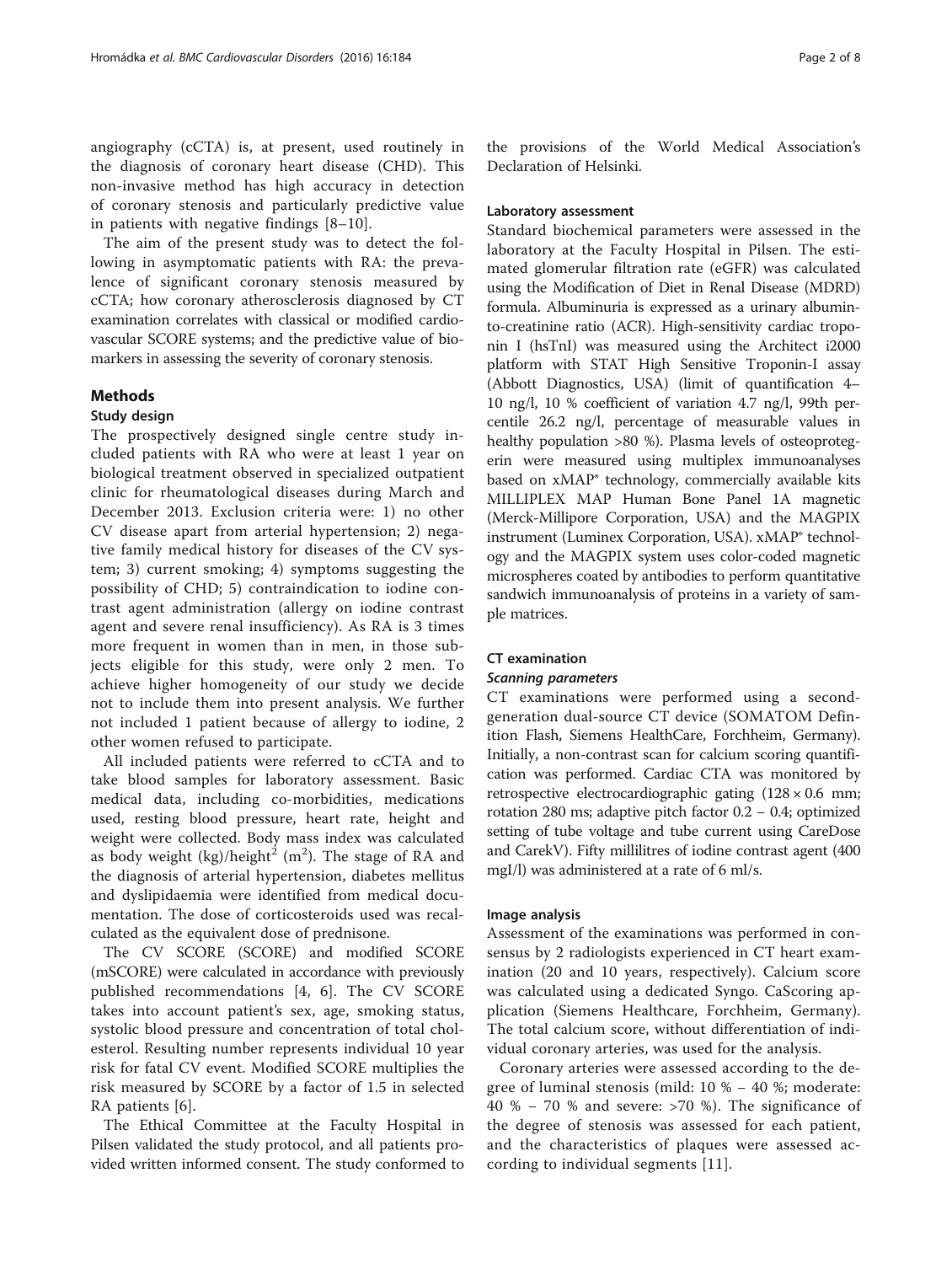#### <span id="page-2-0"></span>Statistical analysis

For statistical analysis, SAS software version 9.3 (SAS Institute Inc, USA) was used. The results are presented as arithmetic mean ± standard deviation, median with inter-quartile range (IQR) or as a proportion (percentage). For the purpose of statistical analysis, the subjects were divided into three groups according to maximal stenotic involvement of coronary arteries: without stenosis or mild stenosis according to cCTA (coronary stenosis <40 % [*n* = 28]); moderate stenosis (40 % − 70 % [*n* = 12]); and a group with severe stenosis ( $>70\%$  [ $n=4$ ]).

Differences among the groups were assessed using the paired Student's t test, the Kruskal-Wallis test and the Fisher's exact test. Correlations were expressed using the Spearman correlation coefficient. For the purposes of regression analysis, non-normally distributed variables were normalized using logarithmic transformation. Factors associated with a positive finding in CTAG were analysed using logistic regression. Significant attention was devoted to the selection of potential confounders. First, potentially significant covariables (age, arterial hypertension, dyslipidaemia, stage of RA, albuminuria, hs troponin I, dose of corticoids) were sought with a stepwise logistic regression analysis, which included only factors demonstrated to be significant in the univariate analysis. The final regression model included only parameters that remained in the models permanently.

#### Results

#### Patient characteristics

The mean age of 44 women included in present study was  $60.2$  years (range  $50 - 70$  years). Twenty-two women (50.0 %) were treated for arterial hypertension, 3 (6.8 %) had diabetes mellitus and 19 (43.2 %) had dyslipidaemia, of whom 16 were taking a statin.

The basic characteristics of the patients according to severity of coronary stenosis are summarized in Table 1. Arterial hypertension and dyslipidaemia were more prevalent in women with positive findings in the coronary arteries than in those with negative findings.

The median calcium score for the entire group was 21.5 (IQR 0 – 65.0). In our study, 21 (47.7 %) women had calcium score of 0; 15 (34.1 %) women had values between 1 and 100; and 8 (18.2 %) women had calcium score over 100. In all women with calcium score 0 we did not detected any atherosclerotic plaque. In the same line, 3 of 4 women with severe stenosis had calcium score higher than 100. Altogether 103 coronary

Table 1 Characteristics of patients according to severity of coronary stenosis

|                                     | Mild stenosis $n = 28$ | Moderate stenosis $n = 12$ | Severe stenosis, $n = 4$ |
|-------------------------------------|------------------------|----------------------------|--------------------------|
| Age                                 | $58.9 \pm 5.0$         | $63.6 \pm 4.4**$           | $58.7 \pm 5.1$           |
| Systolic blood pressure, mm Hg      | $132.9 \pm 10.8$       | $127.1 \pm 19.1$           | $130.0 \pm 8.2$          |
| Diastolic blood pressure, mm HG     | $80.9 \pm 6.4$         | $78.3 \pm 6.15$            | $87.5 \pm 5.0$           |
| Arterial hypertension, n (%)        | 9(32.1)                | $9(75.0)$ *                | 4 (100.0) $\frac{5}{3}$  |
| Number of antihypertensive drugs, n | $0(0 - 1)$             | $1(0-2)$ *                 | 2 $(1.5 - 2.5)^{9}$      |
| Heart rate, beat/min                | $70.8 \pm 5.0$         | $71.8 \pm 6.7$             | $76.5 \pm 8.6$           |
| BMI, kg/m <sup>2</sup>              | $26.3 \pm 3.8$         | $28.3 \pm 3.1$             | $28.8 \pm 2.2$           |
| Total cholesterol, mmol/l           | $5.22 \pm 1.0$         | $5.65 \pm 0.88$            | $5.96 \pm 1.73$          |
| HDL cholesterol, mmol/l             | $1.92 \pm 0.51$        | $2.02 \pm 0.70$            | $2.06 \pm 0.97$          |
| LDL cholesterol, mmol/l             | $2.86 \pm 0.70$        | $2.53 \pm 1.20$            | $3.82 \pm 1.97$          |
| Triglycerides, mmol/l               | $1.41 \pm 0.70$        | $1.60 \pm 0.63$            | $1.99 \pm 1.28$          |
| Apo-lipoprotein apoB, g/l           | $0.86 \pm 0.17$        | $0.91 \pm 0.20$            | $1.03 \pm 0.34$          |
| Phospholipase A2, µg/l              | $127.2 \pm 36.6$       | $121.0 \pm 24.1$           | $104.5 \pm 78.5$         |
| Serum creatinine, µmol/l            | $82.1 \pm 13.3$        | $81.2 \pm 9.6$             | $90.5 \pm 28.1$          |
| eGFR, ml/s                          | $1.06 \pm 0.17$        | $1.04 \pm 0.15$            | $0.99 \pm 0.29$          |
| Dyslipidaemia, n (%)                | 8(28.6)                | $8(66.7)^{*}$              | 3(75.0)                  |
| Treatment with statins, n (%)       | 7(25.0)                | 7(58.3)                    | 2(50.0)                  |
| Diabetes mellitus, n (%)            | 2(7.1)                 | 1(8.3)                     | $\mathbf 0$              |
| RA stage                            | $2(1 - 3)$             | $3(3-3)$ **                | $2.75$ $(2.25 - 3.25)$   |
| FW, mm/h                            | $20(14 - 27)$          | 26 (19 - 46)               | $22(16 - 26)$            |
| Corticoid dose, mg                  | $2.1(0 - 5.0)$         | 4.5 $(1.0 - 5.0)$          | 6.9 $(5.2 - 8.7)^{9}$    |

The values are given as a number (percentage), mean ± standard deviation or median (interquartile difference)

\*, \*\*, \*\*\*P for the difference between the group with none to mild stenosis and moderate stenosis 0.05, 0.01, 0.001, respectively

§, §§, §§§P for the difference between the group with none to mild stenosis and severe stenosis 0.05, 0.01, 0.001, respectively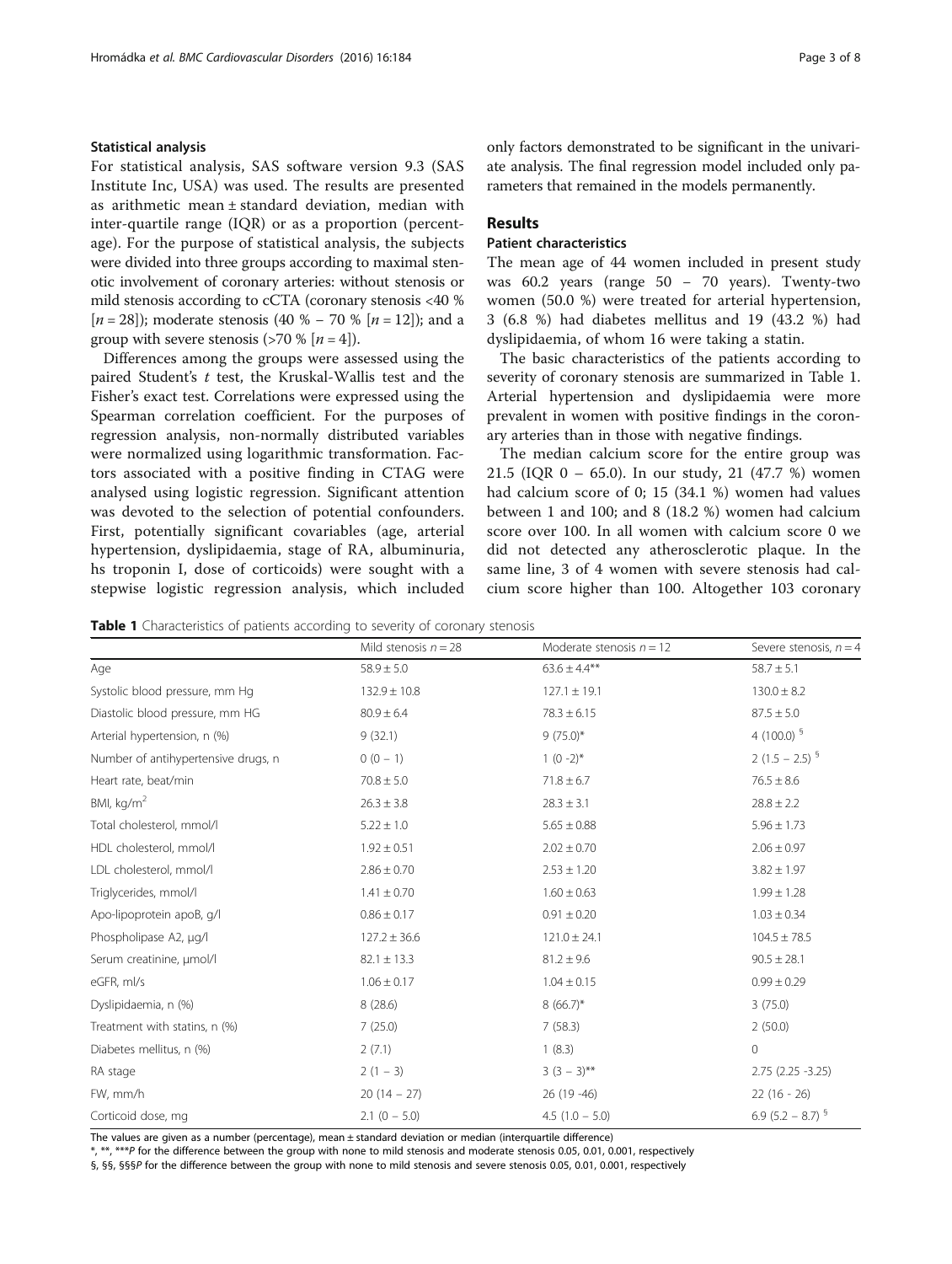segments with an atherosclerotic involvement were detected in 22 patients. Severe (>70 %) stenosis was observed in 4 patients, moderate stenosis in 12 patients and mild stenosis in 6 patients. The median number of coronary stenosis in the entire group was  $1$  (IQR  $0 - 3.5$ ) and there were distributed as follows: right coronary artery - 42 (40.8 %) lesions; left anterior descending artery - 37 (35.9 %) lesions; left circumflex artery - 24 (23.3 %) lesions. We found no lesion in left main artery. Only in 2 (9.1 %) patients we detected >40 % stenosis in 2 branches, the others had single vessel affected. Table 2 summarizes the values of biochemical parameters, CV risk SCORE and parameters of coronary atherosclerosis. Women with severe coronary stenosis exhibited significantly more severe micro-albuminuria, and higher hsTn1 and osteoprotegerin levels. As expected, the severity of coronary stenosis correlated with the calcium score and the number of coronary lesions.

Figure [1](#page-4-0) illustrates the hsTnl values, micro-albuminuria and calcium scores among the groups according to the severity of coronary stenosis.

Patients with severe coronary stenosis on cCTA were referred to coronary angiography. The findings were confirmatory to cCTA. On the basis of subsequent cardiologic examination, 2 patients were referred to coronary artery bypass surgery. Undergoing percutaneous coronary intervention was recommended to the remaining 2 patients to mitigate the risk of angina pectoris symptoms in the future.

#### Factors associated with severe coronary artery stenosis using logistic regression

The only parameter consistently associated with severe coronary stenosis was hsTnl (univariate analysis, odds ratio [OR] 6.37; 95 % confidence interval [CI] 1.53 – 26.48;  $P = 0.011$ ). Albuminuria reached borderline statistical significance (OR 2.39; 95 % CI 0.99 – 5.75;  $P = 0.052$ ). Plasma levels of osteoprotegerin were not associated with severe coronary stenosis (OR 3.6; 95 % CI 0.52 – 17.96;  $P = 0.22$ ). After adjustment for albuminuria and osteoprotegerin level, the hsTnl value remained significantly associated with severe coronary stenosis assessed by cCTA (OR 5.39; 95 % CI  $1.09 - 26.64$ ;  $P = 0.039$ ).

Table [3](#page-4-0) shows the correlation coefficients between calculated cardiovascular risk, hsTnl, albuminuria and the calcium score, and the number of coronary lesions. It is evident that the classical SCORE and mSCORE for CV risk were less strongly correlated with the number of coronary lesions than hsTnl values. The presence of albuminuria was not correlated with the calcium score or the number of coronary lesions.

Figure [2](#page-5-0) presents receiver-operator curves for classical SCORE and mSCORE, hsTnl and micro-albuminuria for the prediction of severe coronary stenosis. In this setting, SCORE (area under the curve  $[AUC] = 0.56$ ) and mSCORE ( $AUC = 0.53$ ) had no predictive value for severe stenosis. SCORE and mSCORE values in subjects with severe coronary stenosis fluctuated between 0 and 7. In contrast, hsTnl and albuminuria (ie, ACR) appeared to be biomarkers with very good sensitivity and specificity ( $AUC = 0.92$  for both parameters).

#### **Discussion**

In our study involving 44 women with rheumatoid arthritis without clinical symptoms of ischemic heart disease, we found that 9 % of them had severe coronary stenosis detected by coronary CT angiography. The classical cardiovascular risk SCORE or modified risk SCORE were not associated with coronary stenosis. On the other hand, high sensitivity Troponin I was correlated with the number and severity of coronary artery lesions.

RA is a disease associated with accelerated atherosclerosis and higher mortality after myocardial infarction in affected individuals [\[2, 3](#page-6-0)]. Early detection of significant

**Table 2** Biochemical parameters, CV risk SCORE and number of coronary lesions

|                                    | Mild stenosis, $n = 28$ | Moderate stenosis $n = 12$ | Severe stenosis, $n = 4$          |  |
|------------------------------------|-------------------------|----------------------------|-----------------------------------|--|
| ACR, mg/mmol                       | $3.0(0.9 - 3.0)$        | $3.0$ (2.0 - 3.0)          | $25.3$ (21.5 – 29.2) <sup>9</sup> |  |
| hs troponin I, ng/l                | $2.05(1.45 - 2.85)$     | $2.90$ (2.45 - 5.05)*      | 13.5 $(6.4 - 21.0)^{55}$          |  |
| C reactive protein, mg/l           | $5.0$ (2.0 $-$ 7.0)     | $3.5(2.0 - 8.0)$           | $11.5(3.5 - 21.0)$                |  |
| Osteoprotegerin, pg/ml             | $287(230 - 397)$        | 449 (381 - 655)**          | 565 $(424 - 627)^9$               |  |
| <b>SCORE</b>                       | $1.5(1.0 - 2.0)$        | 4.0 $(2.5 - 5.0)$ **       | $3.0(1.0 - 5.5)$                  |  |
| mSCORE                             | $1.7(1.0 - 3.0)$        | $6.0$ (3.0 – 7.2)**        | $4.0$ (1.0 – 6.5)                 |  |
| Calcium score                      | $0(0-13)$               | 75 (39 - 185)***           | 319 (99.5 - 906) <sup>§§</sup>    |  |
| Number of coronary lesions, n      | $0(0 - 13)$             | $3(2-6)***$                | $8.5(6.0 - 11.0)^{95}$            |  |
| Number of calcified lesions, n     | $0(0 - 0.5)$            | $2(2-5)***$                | 6.5 $(3.5 - 10.0)^{55}$           |  |
| Number of mixed lesions, n         | $0(0 - 0.5)$            | $0(0-1)$ **                | $1 (0.5 - 1.5)^{555}$             |  |
| Number of non-calcified lesions, n | $0(0 - 0)$              | $0(0-0)$ **                | $1 (0.5 - 1.0)^{555}$             |  |

For further explanation, see Table [1](#page-2-0)

\*, \*\*, \*\*\*P for the difference between the group with none to mild stenosis and moderate stenosis 0.05, 0.01, 0.001, respectively

§, §§, §§§ P for the difference between the group with none to mild stenosis and severe stenosis 0.05, 0.01, 0.001, respectively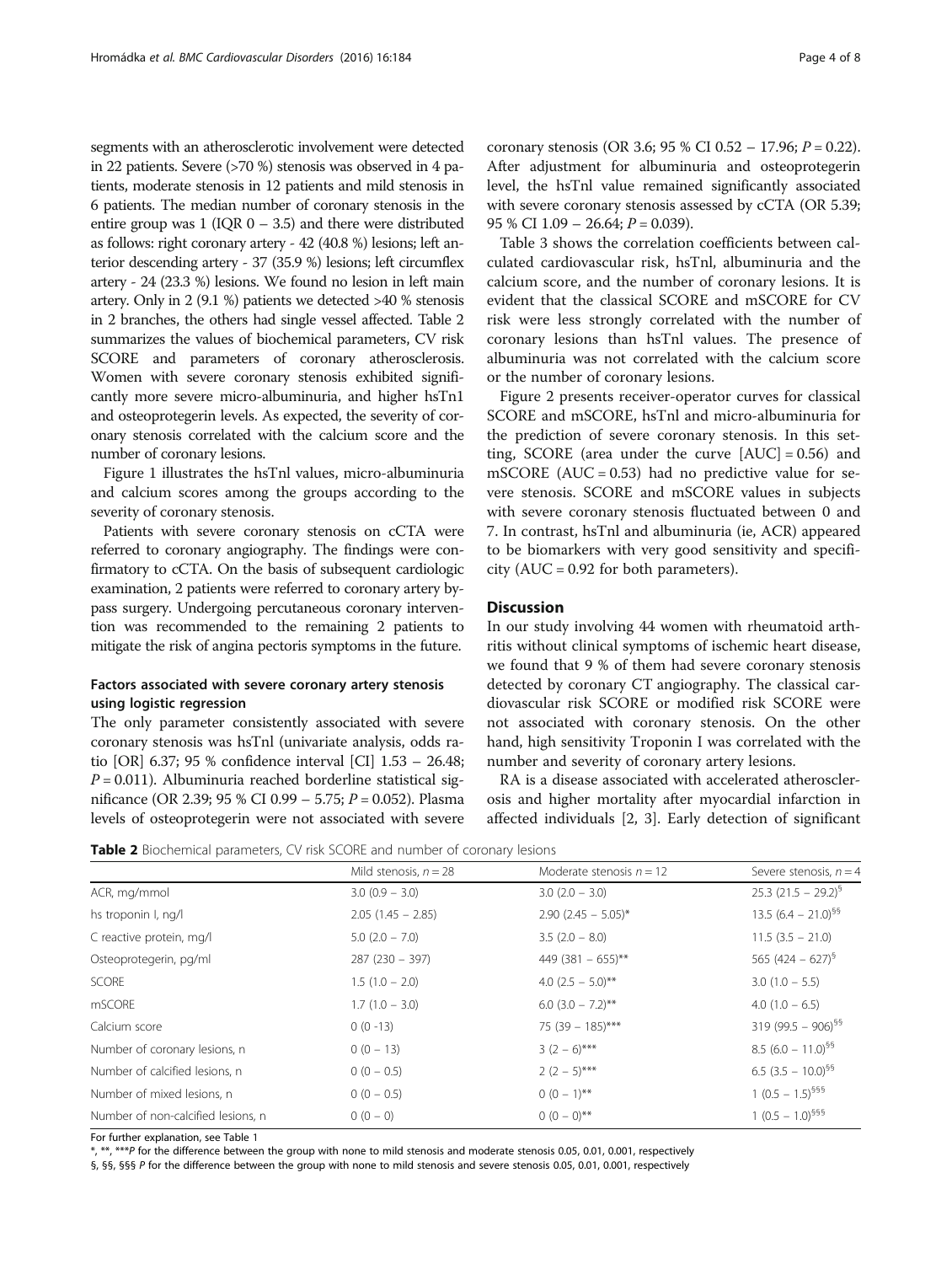<span id="page-4-0"></span>

CHD, thus, plays an important role in patient prognosis. Coronary CT angiography is non-invasive and safe method with possibility of excellent depiction of coronary plaques and stenosis assessment [[12](#page-6-0), [13](#page-6-0)].

High sensitivity cardiac troponins have demonstrated utility in estimating prognosis in general population and in patients with coronary heart disease, even in the range far below the 99th percentile (recommended cutoff value for diagnosis of acute myocardial infarction). deFillipi et al. [[14](#page-6-0)] found a HR of 2.91 for cardiovascular mortality in older adults without known heart failure ( $>65$  years; hsTnT  $> 12.94$  ng/l vs < 3 ng/l). Omland et al. [[15\]](#page-6-0) (PEACE study) showed a HR 2.39 for cardiovascular mortality in stable CHD patients (hsTnT > 9.6 ng/l in men and > 7.4 ng/l in women) and Kavsak et al. [[16](#page-7-0)] observed a HR 2.2 for cardiovascular mortality in stable

Table 3 Correlation between the values of CV risk, hsTnl, calcium SCORE and the number of coronary lesions

|                | Calcium score | Number of coronary lesions |
|----------------|---------------|----------------------------|
| <b>SCORE</b>   | 0.41          | 0.45                       |
| P              | 0.0052        | 0.0024                     |
| mSCORE         | 0.40          | 0.43                       |
| $\mathsf{P}$   | 0.0064        | 0.0035                     |
| hsTnl          | 0.57          | 0.58                       |
| P              | < 0.0001      | < 0.0001                   |
| albuminuria    | 0.19          | 0.14                       |
| P              | 0.24          | 0.36                       |
| Calcium score  |               | 0.96                       |
| $\overline{P}$ |               | < 0.0001                   |
|                |               |                            |

patients at risk for CHD or chronic heart failure (hsTnI > 10 ng/l). Accordingly, hs troponins may be useful for risk stratification in patients with RA. In our study, hsTnl level had a high negative predictive value (18 of 21 patients without any coronary lesions had hsTnI < 3 ng/l).

Bradham et al. demonstrated that patients with RA had 49 % higher hsTnl levels than healthy individuals [[17\]](#page-7-0). In the same study, the hsTnl value correlated with the calcium score in univariate analysis; however, after adjustment for age, race, sex and Framingham risk score, this association was no longer statistically significant. Our data suggest that female RA patients with the highest concentrations of hsTnI tend to have severe coronary stenosis (adjusted OR 5.39).

Of note, 99th percentile derived from our population of RA women without any signs of acute myocardial ischemia was 25.7 ng/l, whereas 99th percentile of the reference female population was 15 ng/l [[18](#page-7-0)]. This fact should be probably considered in diagnostics of acute coronary syndromes in RA patients.

Moreover, we highlighted a potentially interesting connection between albuminuria and severe coronary stenosis. Albuminuria is a condition for which testing is readily available. Moreover, the presence of albuminuria increases CV risk by a factor of 2 − 4 [\[4](#page-6-0)]. Sihvonen et al. demonstrated that in patients with RA, the presence of albuminuria (in the range of 20–200 μg/min) increases the risk of mortality by 180 % compared with patients without simultaneously increased ACR [\[19\]](#page-7-0). In our study, albuminuria was correlated (borderline significance) with the severity of coronary stenosis, but not with the calcium score or the number of coronary lesions.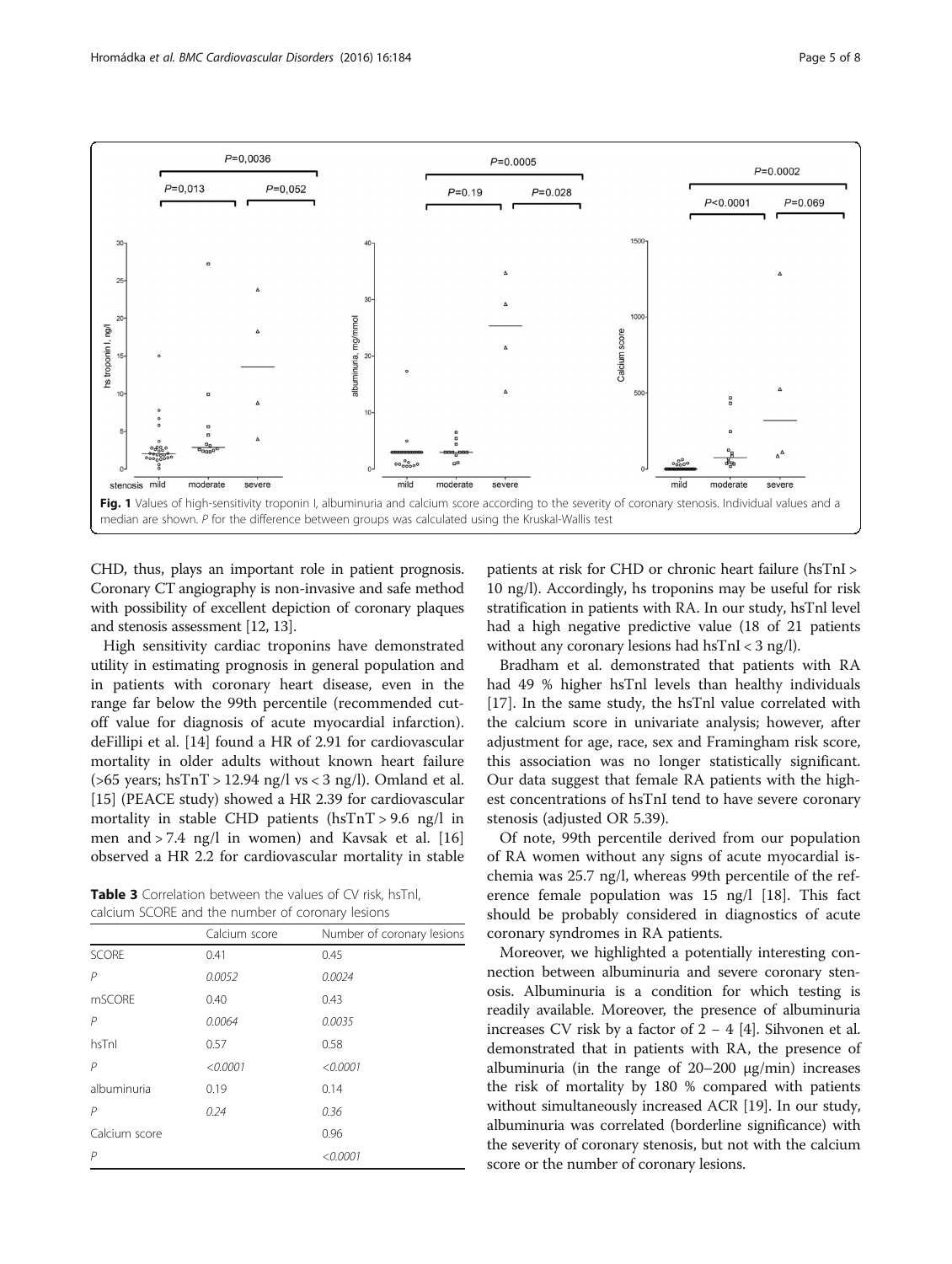<span id="page-5-0"></span>

Other studies have demonstrated a connection between inflammatory markers and CV risk [\[1](#page-6-0), [20, 21\]](#page-7-0). In our groups, however, we did not find any difference, either in erythrocyte sedimentation rate or C-reactive protein levels between women with positive and negative findings on cCTA.

Surprisingly, in our study classical or mSCORE systems did not correlate with the severity of coronary stenosis

[[4](#page-6-0), [6\]](#page-6-0). On the other hand, calcium score enables to diagnose the severity of calcification in the coronary arteries. Increased calcium scores were detected in patients with RA [[11](#page-6-0)] and were correlated with the occurrence of CV complications [\[22\]](#page-7-0). In our cohort, the calcium score was a very good predictor of severe coronary stenosis (AUC = 0.94). Moreover, it was significantly correlated  $(r = 0.96)$ with the total number of coronary lesions. Given its ready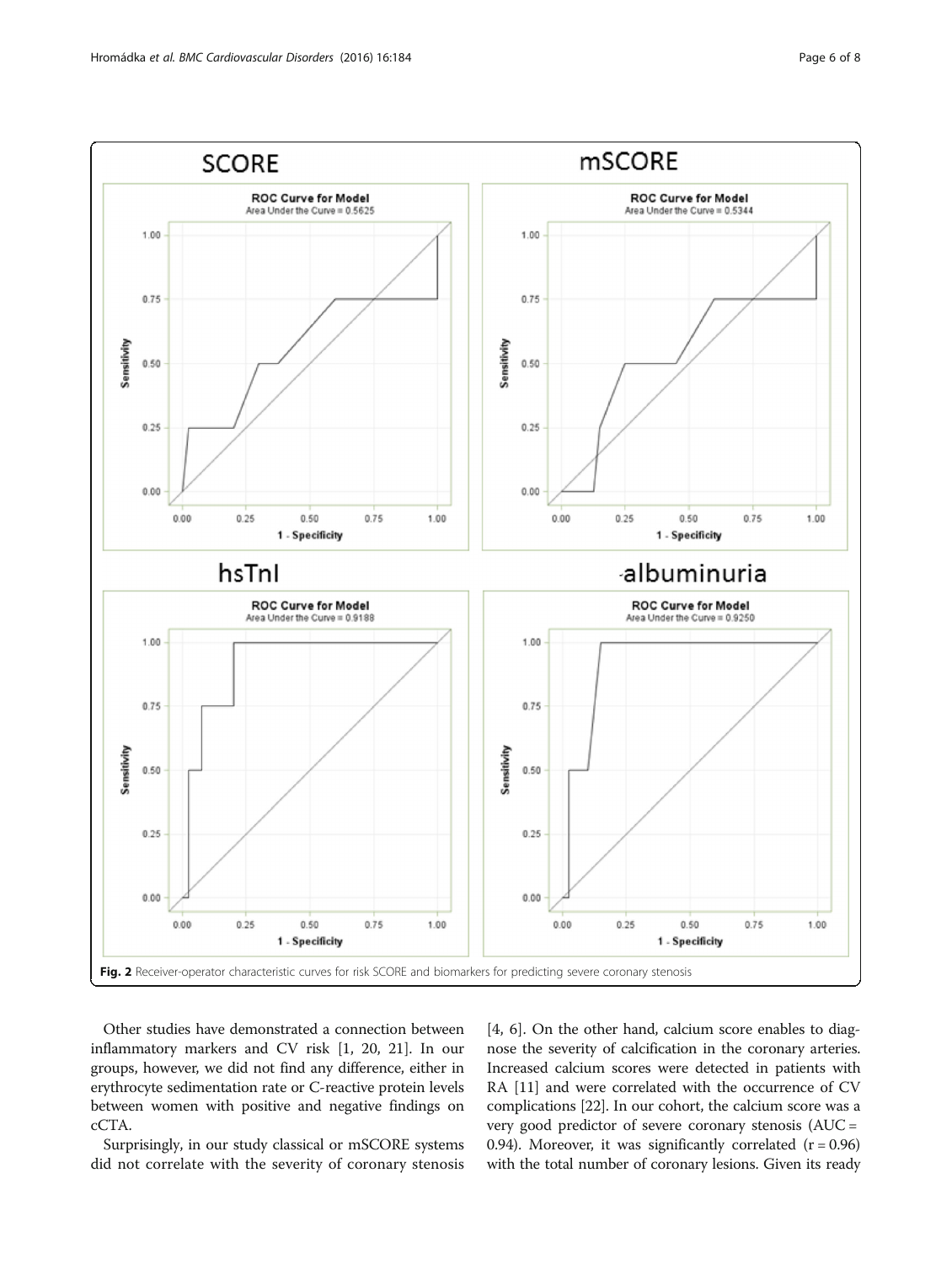<span id="page-6-0"></span>availability and its non-invasive character, cCTA is a suitable method for the detection of coronary atherosclerosis. A negative finding has a particularly strong predictive value with regard to stenotic lesions [\[23\]](#page-7-0). Coronary CTA is comparable with invasive angiography in its precision for assessing the degree of possible coronary arterial stenosis. However, its limitation lies mainly in its low specificity, which may overestimate stenosis, particularly in cases involving sclerotic plaque [[23](#page-7-0)]. However, high sensitivity of cCTA is more important factor in our study and a negative cCTA finding has a strong predictive value with regard to stenotic lesions [\[24\]](#page-7-0).

The present study had several limitations. First, it investigated a relatively small group of women with RA; our results, thus, cannot be generalized to include men or women without RA. However, our patients were comprehensively examined using a CT method that achieves excellent results in diagnosing CHD [[25\]](#page-7-0). Second, the present study was cross-sectional in design; therefore, we have no long-term follow-up information regarding patient outcomes, although individuals with severe coronary stenosis have been shown to have a higher risk for major adverse cardiac events [\[26](#page-7-0)]. Third, the low prevalence of severe coronary stenosis in our group may lead to a skewed interpretation of the results, although we used several different statistical methods to analyse our data with confirmatory results. Four, we did not perform any stress test to assess functional severity of stenosis detected on cCTA. Moreover, we performed an invasive coronary angiography only in patients with finding of severe stenosis (<70 %). However, all patients were completely asymptomatic and we focused on non-invasive examination with minimized radiation and overall burden.

#### Conclusion

Our study suggests the potential benefits of a coronary CT angiography in asymptomatic RA patients. In our hands, the hsTnl level was the best parameter for predicting of severe coronary stenosis assessed by CTAG. Classical or modified cardiovascular risk SCOREs were not effective in assessing the severity stenosis. However, further studies with larger patient cohorts and also correlation with clinical outcomes are needed before recommendation for measuring hsTnl levels in all patients with RA can be made.

#### Abbreviations

ACR: Albumin-to-creatinine ratio; AUC: Area under curve; cCTA: Coronary CT angiography; CHD: Coronary heart disease; CT: Computed tomography; CTAG: Computed tomography angiography; CV: Cardiovascular; eGFR: Estimated glomerular filtration rate; EULAR: European league against rheumatism; hsTnI: High-sensitivity cardiac troponin I; MDRD: Modification of diet in renal disease; mSCORE: Modified systematic coronary risk evaluation; RA: Rheumatoid arthritis; SCORE: Systematic coronary risk evaluation

#### Acknowledgments

This research was supported by MH–DRO (Faculty Hospital in Pilsen – FNPI, 00669806) and by the Charles University Research Fund (project number P36).

#### Authors' contributions

MH coordinated the study, contributed for data collection and for the paper draft. JB contributed for the study design and performed CT examination. JS performed statistical analysis and guided draft of the paper. DS contributed for data collection and participated in study design. DR contributed for data collection and performed biochemical analysis. JŠ contributed to the study design and for data collection. RR guided for study design and contributed to draft the paper. All authors read and approved the final manuscript.

#### Competing interests

The authors declare that they have no competing interest.

# Received: 15 June 2015 Accepted: 6 February 2016

#### References

- 1. Maradit-Kremers H, Nicola PJ, Crowson CS, Ballman KV, Gabriel SE. Cardiovascular death in rheumatoid arthritis: a population-based study. Arthritis Rheum. 2005;52:722–32.
- 2. Avina-Zubieta JA, Thomas J, Sadatsafavi M, Lehman AJ, Lacaille D. Risk of incident cardiovascular events in patients with rheumatoid arthritis: a metaanalysis of observational studies. Ann Rheum Dis. 2012;71:1524–9.
- Van Doornum S, Brand C, King B, Sundararajan V. Increased case fatality rates following a first acute cardiovascular event in patients with rheumatoid arthritis. Arthritis Rheum. 2006;54:2061–8.
- 4. Perk J, De BG, Gohlke H, Graham I, Reiner Z, Verschuren M, et al. European Guidelines on cardiovascular disease prevention in clinical practice (version 2012). The Fifth Joint Task Force of the European Society of Cardiology and Other Societies on Cardiovascular Disease Prevention in Clinical Practice (constituted by representatives of nine societies and by invited experts). Eur Heart J. 2012;33:1635–701.
- 5. Gómez-Vaquero C, Corrales A, Zacarias A, Rueda-Gotor J, Blanco R, Gonzalez-Juanatey C, et al. SCORE and REGICOR function charts underestimate the cardiovascular risk in Spanish patients with rheumatoid arthritis. Arthritis Res Ther. 2013;15:R91.
- 6. Peters MJ, Symmons DP, McCarey D, Dijkmans BA, Nicola P, Kvien TK, et al. EULAR evidence-based recommendations for cardiovascular risk management in patients with rheumatoid arthritis and other forms of inflammatory arthritis. Ann Rheum Dis. 2010;69:325–31.
- 7. Agatston AS, Janowitz WR, Hildner FJ, Zusmer NR, Viamonte Jr M, Detrano R. Quantification of coronary artery calcium using ultrafast computed tomography. J Am Coll Cardiol. 1990;15:827–32.
- 8. Scheffel H, Stolzmann P, Alkadhi H, Azemaj N, Plass A, Baumueller S, et al. Low-dose CT and cardiac MR for the diagnosis of coronary artery disease: accuracy of single and combined approaches. Int J Cardiovasc Imaging. 2010;26:579–90.
- 9. Sun Z, Aziz YF, Ng KH. Coronary CT angiography: how should physicians use it wisely and when do physicians request it appropriately? Eur J Radiol. 2012;81(4):e684–7.
- 10. Meinel FG, Bayer RR, Zwerner PL, De Cecco CN, Schoepf UJ, Bamberg F. Coronary computed tomographic angiography in clinical practice: state of the art. Radiol Clin North Am. 2015;53:287–96.
- 11. Wang S, Yiu KH, Mok MY, Ooi GC, Khong PL, Mak KF, et al. Prevalence and extent of calcification over aorta, coronary and carotid arteries in patients with rheumatoid arthritis. J Intern Med. 2009;266:445–52.
- 12. Saremi F, Achenbach S. Coronary plaque characterization using CT. AJR Am J Roentgenol. 2015;204:W249–60.
- 13. Eckert J, Schmidt M, Magedanz A, Voigtlander T, Schmermund A. Coronary CT angiography in managing atherosclerosis. Int J Mol Sci. 2015;16:3740–56.
- 14. deFilippi CR, de Lemos JA, Christenson RH, Gottdiener JS, Kop WJ, Zhan M, et al. Association of serial measures of cardiac troponin T using a sensitive assay with incident heart failure and cardiovascular mortality in older adults. JAMA. 2010;304:2494–502.
- 15. Omland T, de Lemos JA, Sabatine MS, Christophi CA, Rice MM, Jablonski KA, et al. A sensitive cardiac troponin T assay in stable coronary artery disease. N Engl J Med. 2009;361:2538–47.